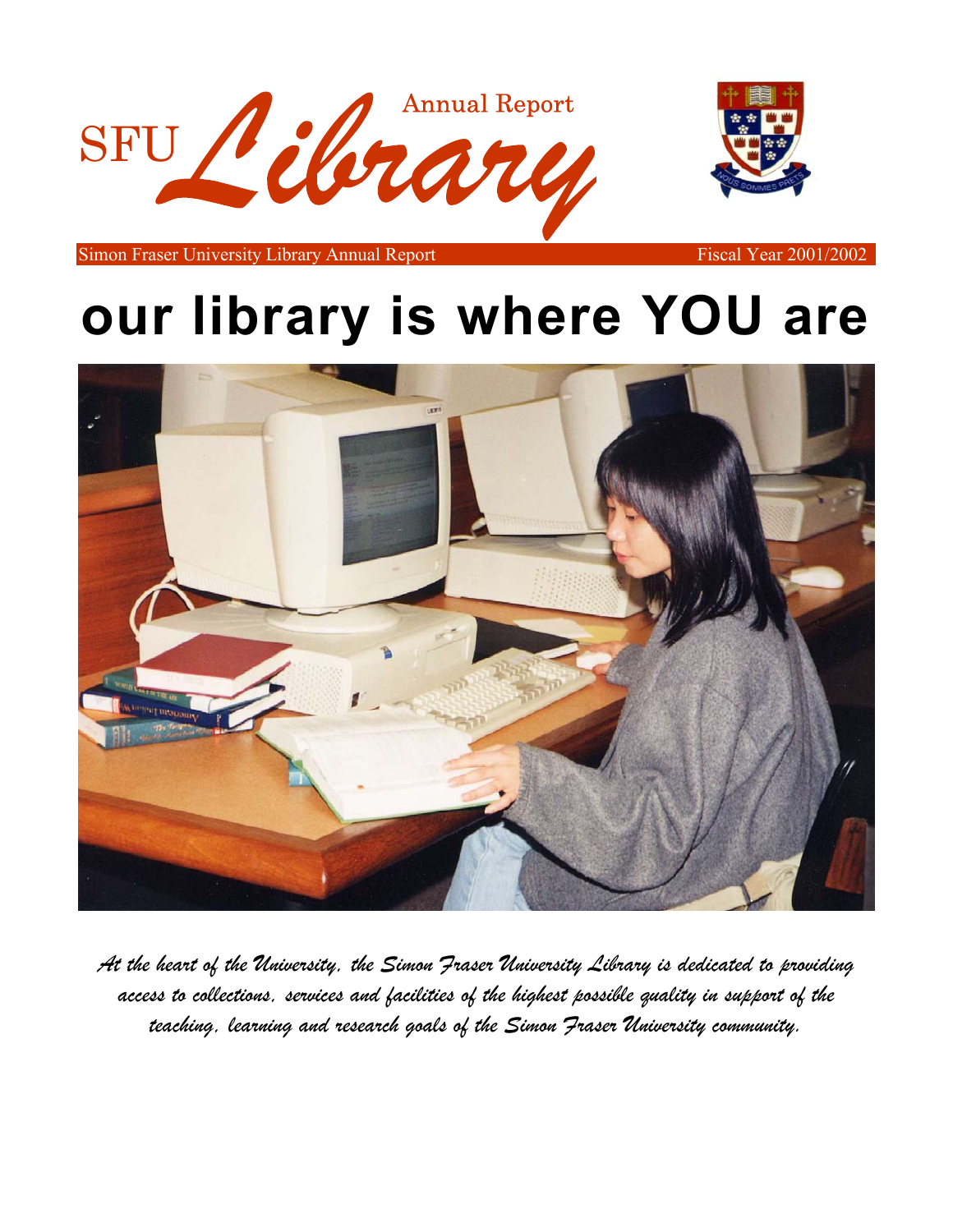## **CONTENTS:**

| TABLE B: DOCUMENT DELIVERY SERVICES: INTERLIBRARY LOANS AND TELEBOOK (DISTANCE |  |
|--------------------------------------------------------------------------------|--|
|                                                                                |  |
|                                                                                |  |
|                                                                                |  |
|                                                                                |  |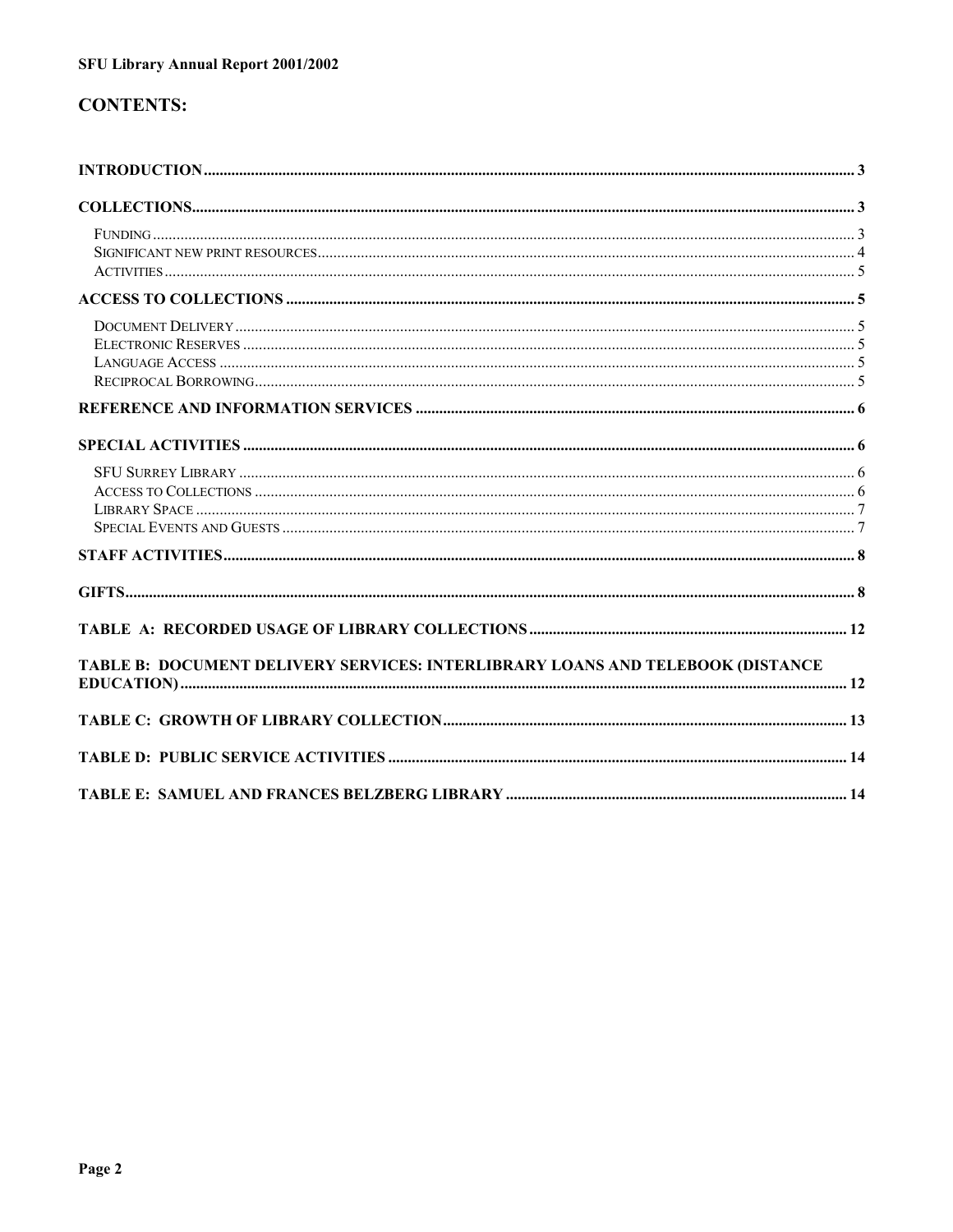## <span id="page-2-0"></span>**Introduction**

The Simon Fraser University (SFU) Library's slogan **our library is where YOU are** continued to drive and direct the implementation of new information services at all branches of the SFU Library.

The effect of this slogan on planning and services was enormous, and increasingly the focus of library resources and services has shifted to further answer the needs of students and faculty. This shift also reinforced the Library's commitment to developing online services such as real-time reference; direct-to-supplier interlibrary requesting; direct delivery to campus Information Depots; electronic reserves; and over 8,000 directly accessible online journals linked through online indexes. Distance students, off-campus faculty and students, and users in the library itself all benefited from these service enhancements.

Benefits of online services for science and humanities scholars, in general, have been dramatic:

*Science:* As a result of the increasing availability of electronic resources, researchers have identified electronic journals as critical to their work. They cite improved access which results in savings in time, and thus, increased productivity. $<sup>1</sup>$ </sup>

*Humanities:* Remote access to library catalogs and finding aids integrates travel efficiency into scholars' programs of research ...use of technology makes the research process easier, faster and more up-to-date.<sup>2</sup>

The larger number of online services at SFU resulted in Liaison Librarians increasing their collaborations with faculty in course development, particularly in Distance Education and Surrey Campus courses. Many of these courses had an online component, while others offered traditional in-person instruction. Course-related library instruction classes continue to increase in number each year. A recent study<sup>3</sup> suggested that students use the Web for classroom assignments, with search engines, portals and course-specific websites being their first choices. Accuracy is of great concern to students, and SFU librarians instruct them in identifying reliable sites and in developing evaluation strategies for specific subject areas.

Significantly, at the same time as online services expand, library gate counts have increased over each of the past two years. This is a good indication that the traditional print collection is still a valued resource. Also of interest is the continued growth of the library's Special Collections, primarily through generous donations. Several digitization projects have expanded access to this traditionally less accessible material. In the next year, like many other university libraries,<sup>4</sup> SFU Library will work to establish an institutional electronic archive. This will involve not only storing and maintaining electronic materials related to research, conferences and other academic activities, but providing standards for metadata which will make this material accessible to other researchers.

## **Collections**

## **Funding**

Library collections experienced another year of strong development, with spending patterns much the same as in recent years. In the subject-specific part of the budget, 70% of spending overall was on periodicals, while 30% was on monographs. The University provided a one-time lift of \$500,000 to cover cost pressures within the collection budget, primarily currency exchange and serials price inflation; this preserved the library's purchasing power.

The trend toward full-text content online continues. The library now provides access to over 8,000 online journals, up 40% over last year. This expanded online content has been received enthusiastically by the community, and linking mechanisms

 $\overline{1}$ 1 C. Jenkins, "User Studies: Electronic Journals and User Response to New Modes of Information Delivery," *Library Acquisitions* 21 (1997): 355-63. 2

W.S.Brockman et al, "Scholarly Work in the Humanities and the Evolving Information Environment," in *Digital Library Foundation* (Washington: Council on Library Resources, 2001), 28.

OCLC, *White Paper on the Information Habits of College Students* (online), June 2002. Available at [<http://www2.oclc.org/oclc/pdf/printondemand/informationhabits.pdf>.](http://www2.oclc.org/oclc/pdf/printondemand/informationhabits.pdf) [4](http://www2.oclc.org/oclc/pdf/printondemand/informationhabits.pdf)

Young, Jeffrey R., "Superarchives Could Hold all Scholarly Output," *Chronicle of Higher Education* 48 (2002): A29- A30.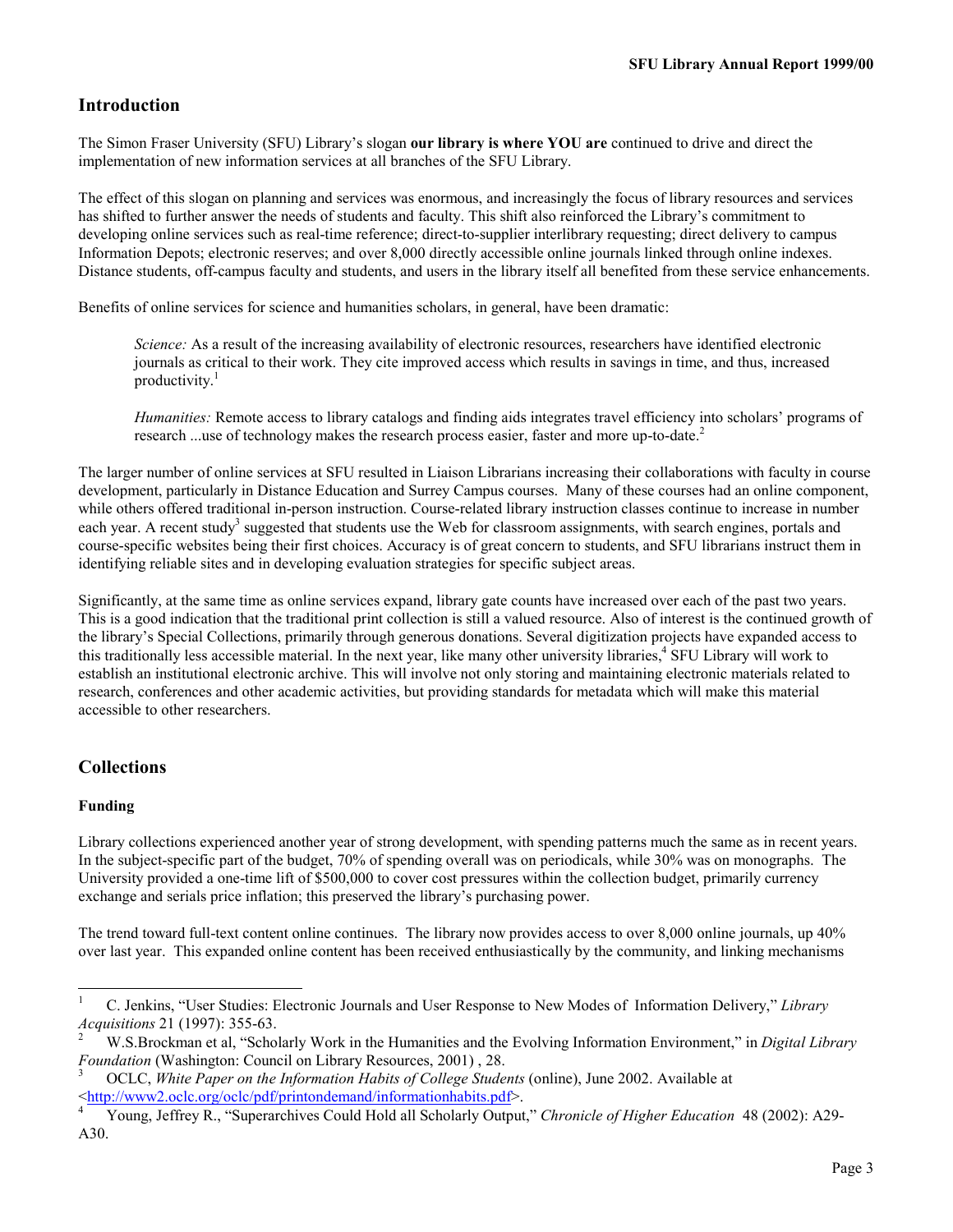<span id="page-3-0"></span>provide direct access from the library's online indexes and abstracts. The addition of most online journal titles to the linking database for online indexes has greatly expanded access to this material.

The library continued to benefit from strong ties within the province, region and country by participating in several consortial purchases for electronic resources. These include the Canadian National Site Licensing Project (CNSLP), the Council of Prairie and Pacific University Libraries (COPPUL) and the BC Electronic Library Network (ELN). The savings realized through these collective efforts accrued to the general collection budget, and allowed us to move forward with the purchase of other resources such as the Web of Science backfiles.

Income from the library's endowment funds was used to cover the costs for CNSLP for this fiscal year; to purchase BIOSIS Previews backfiles; to expand access to the JSTOR collection; and to acquire the Canadian Institute for Historical Microreproduction (CIHM) Pre-1900 Annuals, Pre-1900 Periodicals, and remaining Pre-1900 Monographs.

#### **Significant new print resources**

Special Collections received editorial cartoons from The Vancouver Sun's Roy Peterson (200 cartoons); The Province's Bob Krieger (175 cartoons); and Graham Harrop of The Sun and The Globe & Mail (209 cartoons). This material is being digitized thanks to a grant from Young Canada Works and is available online through the library's Electronic Document Centre website.

A sizeable number of published works were donated to the Contemporary Literature Collection. Daphne Dukelow and Betsy Nuse donated a collection of women's poetry; retiring UBC English professor Peter Quartermain donated a collection of modern poetry; and poet and former SFU English professor George Bowering donated a number of poetry broadsides. Manuscript material was donated by poet Fred Wah, Gladys Maria Hindmarch and the estate of bpNichol. The library also received the Talonbooks archive for the year 2000. The first American edition of Wordsworth's Lyrical ballads was purchased with funds from the B.C. Hydro Endowment.

Significant new online resources include:

- -19<sup>th</sup> Century Fiction
- -AMICO Library of high quality digital images of art works
- -Annual Reviews Online
- -Anthropological Index
- -Artspeak/Image Archive, a CD-ROM with links to images from the library catalogue
- -Biosis Previews – backfile to 1969
- -CPI.Q
- -Encyclopedia of British Columbia
- -HRAF - Archaeology
- -IEEE Electronic Library
- -International Political Science Abstracts
- -JSTOR: Arts & Sciences Collection II; Ecology & Botany Collection; General Sciences Collection
- -Kluwer online journals
- -Mental Measurements Yearbook
- -Middle English Dictionary with Compendium
- -Nature, Nature Neuroscience and Nature Neuroscience Reviews
- -**PsycArticles**
- -SciFinder Scholar
- -Web of Science – backfile to 1985
- -Science Online
- -UN Statistics Division Common Database (UNSTATS)
- -Women's Resources International

SFU Library continued to build its electronic and paper maps, and data and Geographic Information Systems (GIS) resources through agreements with the Depository Services Program and Natural Resources Canada. These agreements will provide paper, digital topographic and geological maps, and GIS data. The Data Liberation Initiative was renewed to ensure continued access to social survey data including all 2001 census data. SFU Library became a member of a consortium to obtain six geospatial data products from DMTI Spatial.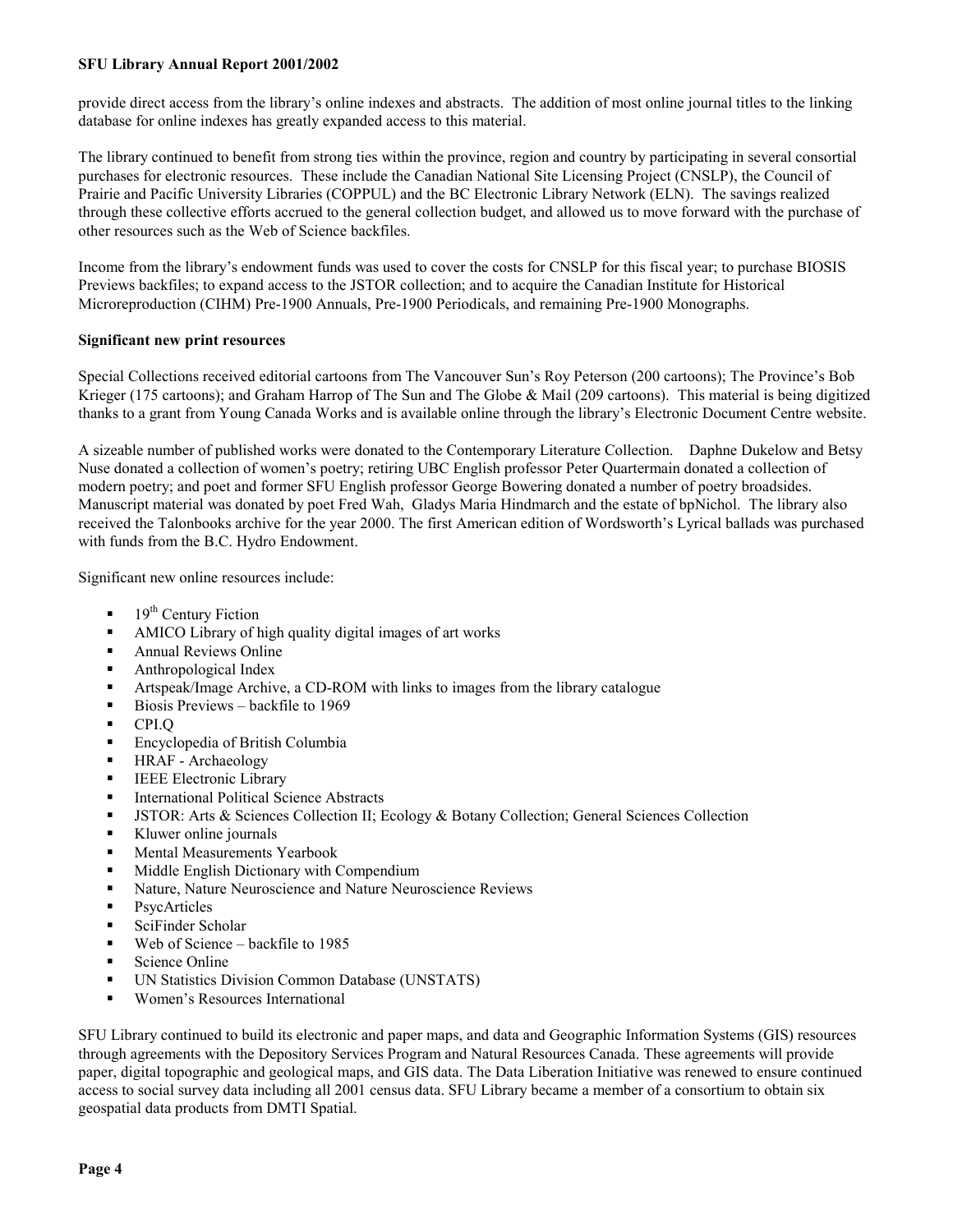## <span id="page-4-0"></span>**Activities**

Liaison Librarians and Collections Management undertook the project of updating the approval profiles for monograph purchases in several subject areas in order to bring these in line with the collection development policies. The involvement of the Kinesiology, Biology, Linguistics, Philosophy, Geography, and Computing Science departments, resulted in fine-tuned profiles that will ensure a selection of books more closely aligned with current research and teaching.

Collections Management and Liaison Librarians also continued to participate in the university's course approval process. Library course assessments were conducted for over 70 proposed new courses, as well as three Centres and two new programs. This process allows the library to determine how to support new teaching areas. Librarians were also involved in departmental reviews in History and Women's Studies, and met with review committees to provide information on the library's role, collections and services. Again this year, reports of frequently requested interlibrary loan (ILL) material led to several purchases.

## **Access to Collections**

#### **Document Delivery**

The Interlibrary Loans/Telebook division was renamed Document Delivery Services as it expanded to include an Information Depot in the Science building for direct delivery of ILL copies. It is expected that additional Information Depots will be set up as time and resources permit. Filled ILL requests increased by 10% and lending increased by 20%.

#### **Electronic Reserves**

A 21% increase in materials on electronic reserves was experienced. At present only material whose copyright has been cleared by the professor can be added to reserves. 1,490 items for 76 courses were made available through online reserves.

#### **Language Access**

Under the guidance of Belzberg Librarian Nina Smart, 400 Chinese language books were catalogued. A library school student on a Professional Experience Project assisted Nina.

#### **Reciprocal Borrowing**

Through the Council of Prairie and Pacific University Libraries, agreements were reached with most university libraries in Canada so that SFU faculty and students may obtain cards and borrow materials directly from these institutions.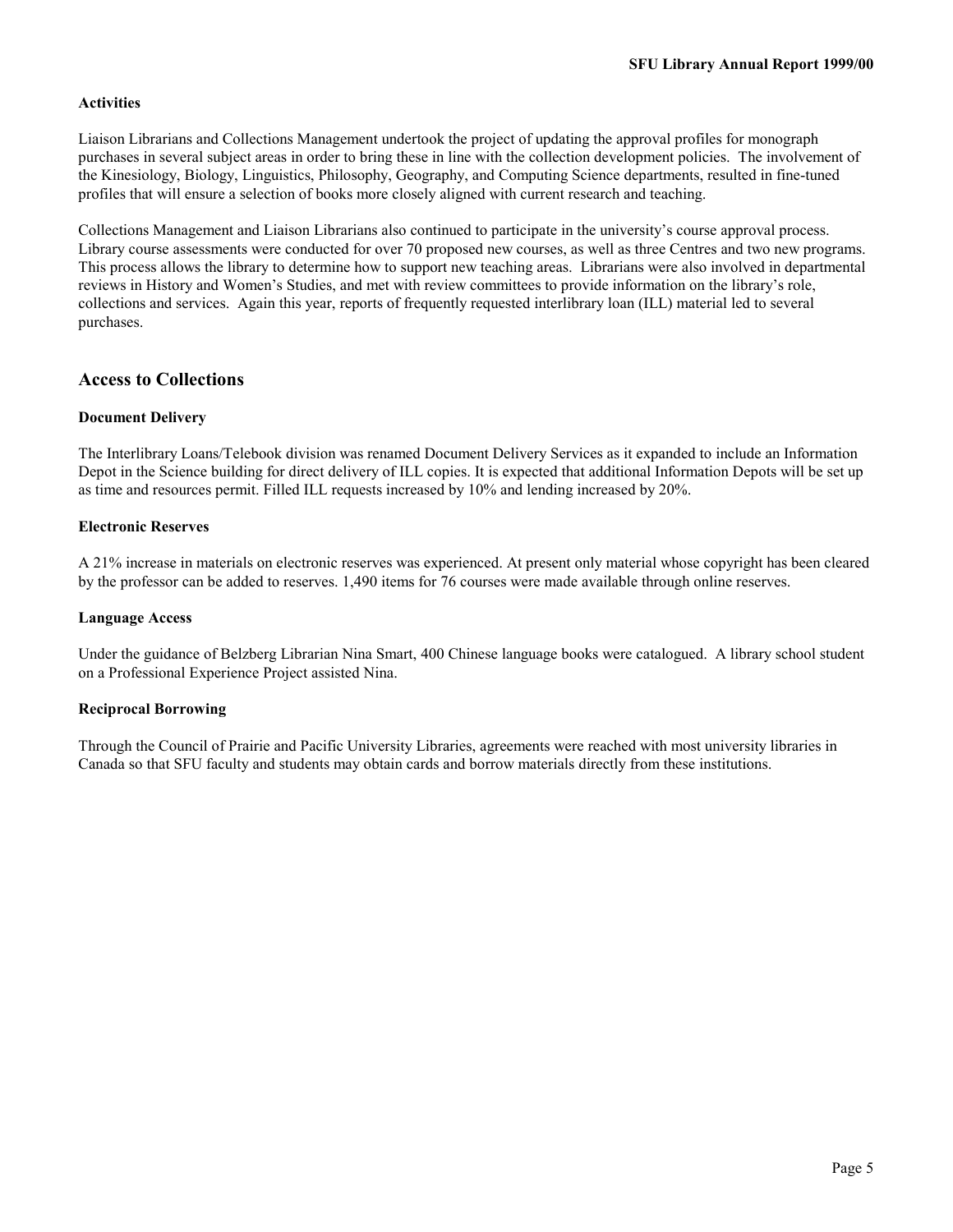## <span id="page-5-0"></span>**Reference and Information Services**

A recent white paper discovery that students 'prefer face-to-face interaction to online or even telephone contact<sup> $5$ </sup> when using the Web for study assignments, but would 'use online help to find exactly the information they need for their study assignments' corroborated the results of SFU's most recent library survey.6

Library staff believe the continuing rise in the number of students who take library research classes as part of their academic program, 8,223 students last year or an increase of 16%, contributes to the increasing complexity of questions at the Reference Desk. Drop-in classes are also presented as are classes for the Health, Counselling and Career Centre, First Nations Student Orientation and the English Bridge Program. Contributing to the slogan o**ur library is where YOU are**, librarians have gone as far as Harrison Hot Springs for the Executive MBA Residential Program and Whitehorse to deliver instruction in Education.

For a number of years, the Belzberg Library has been responsible for the general email reference service libask $(a)$ sfu.ca, and Library Systems has responded to libhelp@sfu.ca questions. Liaison Librarians also provide direct email help in their subject areas. To augment these services, a real-time online reference service was introduced in June 2002. This project is a collaborative enterprise with the University of Victoria (UVIC) Library. Beginning in fall 2002, SFU and UVIC librarians will offer this service to students and faculty of both institutions, sharing the workload and allowing the provision of service over longer periods of time. The chat reference software from LSSI lets the librarian push pages to the user so that both librarian and patron are viewing the same webpage. The transaction that takes place has an in-person feel.

#### **Transcript of an Interactive Reference Session**

*John (student): where can I get information on the economics of student loans and income earned after graduation? I'm supposed to answer a question on whether student loans should be paid back based on income earned after graduation. [System: A librarian will be with you shortly. Feel free to browse the links at the left while waiting.]* 

*Marian (Librarian): Hi John. Hmm, tough question but we can find something I'm sure. Have you tried looking for articles in EconLit?* 

*John: no I haven't what is that? Marian: Econlit is a database of articles in the area of economics. Perhaps an economist has studied this issue of student loans. Shall we try that? By the way, what course is this for?* 

*John: yea, I'll try looking at it. it's for bus 999* 

*Marian: Do you want to search it together? [System: sends SFU Library home page] John: yes please* 

*Marian: Okay, next question, do you want me to do the clicking, or should I make you do it?* 

*John: can u do the clicking, thanks*

## **Special Activities**

## **SFU Surrey Library**

Since February 2002 considerable effort has gone into integrating the former TechBC Library collections, processes and services into the SFU Library to create the SFU Surrey Library. Where existing licenses permitted, duplicate journals were cancelled and access to online resources expanded to include all SFU campuses. Loan policies have been harmonized. An excellent crew of librarians and library assistants have been hired and retrained. SFU Surrey students and faculty are now able to request materials from the other two SFU campuses and to use the online journals and ILL requesting links from online indexes and abstracts.

## **Access to Co**l**lections**

One significant project improved access to the slide collections. Thanks to a special grant, catalogue records were created by student temps for each of the library's 48,000 slides. Faculty and students can now request specific slides online for pickup at the Belzberg or SFU Surrey libraries. After wide consultation, approximately 20,000 serials volumes were moved from Floor 6 to the Lam Graduate Research Centre. During the process, journals split between Lam, closed storage and the sixth floor were reunited in one location by Loans staff.

l

<sup>5</sup> OCLC, White Paper on the Information Habits of College Students (online), June 2002.

<sup>6</sup> Survey results are available at <http://www.lib.sfu.ca/about/reports/survey2001/survey2001contents.html>.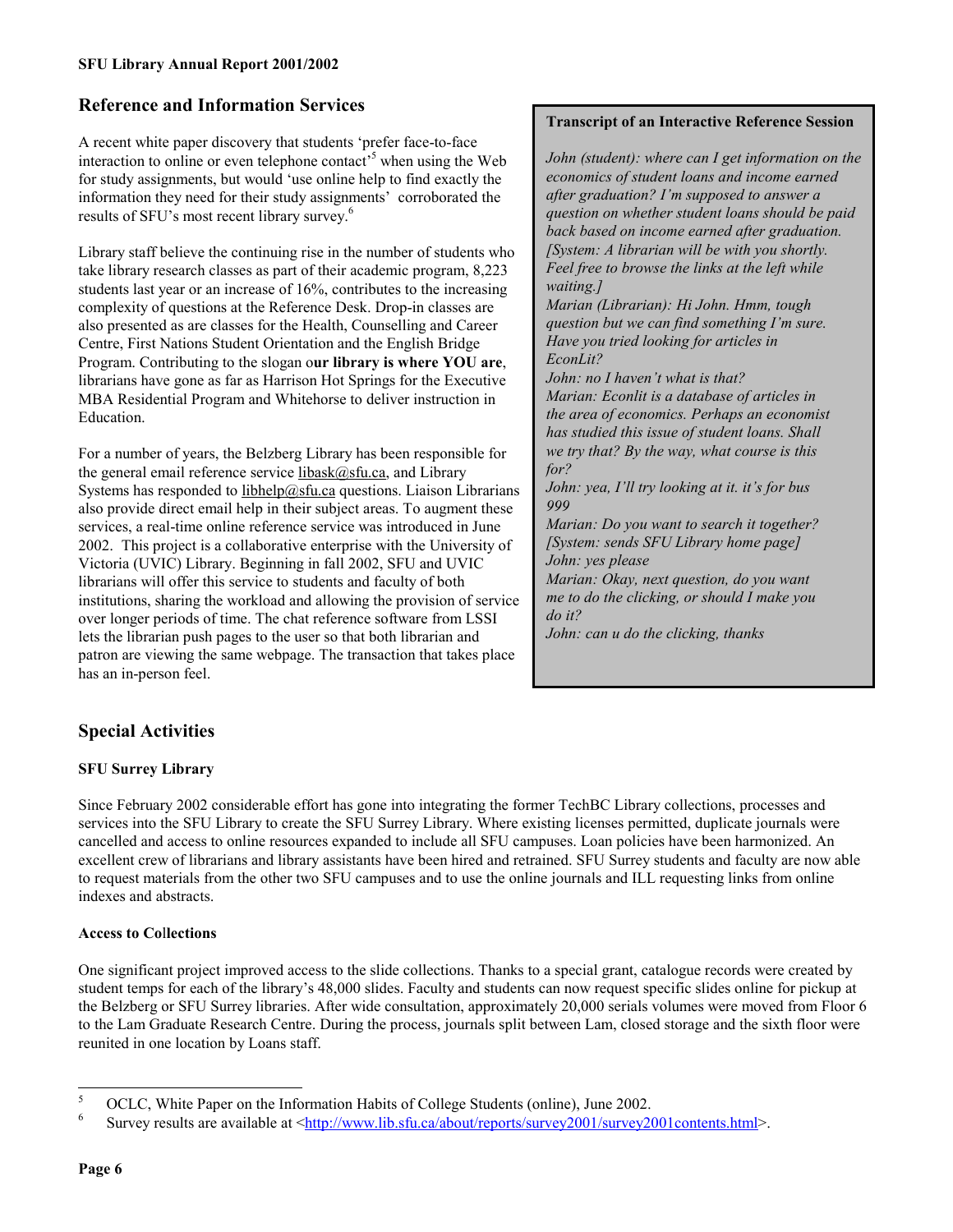## <span id="page-6-0"></span>**Library Space**

An instruction lab with 28 workstations was installed on the second floor. The lab comes equipped with a wireless access point so that students may use their laptops during classes. This facility is also used by other campus organizations such as the Library Instructional Development Centre and the Learning Skills Unit. The lab was funded jointly by a donation, the library, and central funding.

Adjacent to the instruction lab, there are now twelve group study rooms which may be booked online. Wireless access is available in the group study rooms as well. The library plans to extend wireless access throughout the WAC Bennett Library over the next year.

## **Special Events and Guests**

James Early, Director of Cultural Policy for the Center for Folklife and Cultural Heritage at the Smithsonian Institution, spoke at a lecture sponsored by the library on 'Towards a New Cultural Democracy' in March.

The Friends of the Library sponsored a Philosophers' Café event at Trees in downtown Vancouver; the topic 'Librarian as Custodian or Executioner? Balancing Preservation and Dissemination' was inspired by Nicholas Baker's recent book *Double Fold*.

Librarians from the Australian and New Zealand university library associations, CAUL and CONZUL, visited in October 2001. Jan Cellucci, former Preservation Librarian at Boston University and wife of the American Ambassador, visited in January 2002. Phyllis Wright, Head of Collection Management for Brock University, visited in May 2002.

The Library Diversity Working Group organized displays for the third floor on:

- -Chinese New Year,
- -Black History Month,
- -International Women's Day,
- -International Day in Support of Victims of Torture,
- -International Day of the World's Indigenous People,
- - Welcoming new students and highlighting the SFU Library's resources and services for and about all groups on campus,
- -In honour of Ghandi's Birthday and the presentation of the Thakore Award to Mr. Axworthy,
- -Diwali and Hinduism,
- -Festival of Light celebrations in December in many cultures,
- -Tibet,
- -Buddhism,
- -Services for students with disabilities, and
- -Ukrainian-Canadians

Jamie and Carol Reid set up several displays on floor 7 to celebrate *Tish*, a newsletter of Vancouver poetry edited between 1961 and 1969 that published poetry by George Bowering, Gwendolyn MacEwen and others. A display for Ralph Maud's Charles Olson scholarship was completed and the History of the Book in B.C. display traveled to the Belzberg Library to celebrate the History of the Book v.3 Conference. Martin Kitchen and Peter Buitenhuis worked together to create a display on World War II propaganda.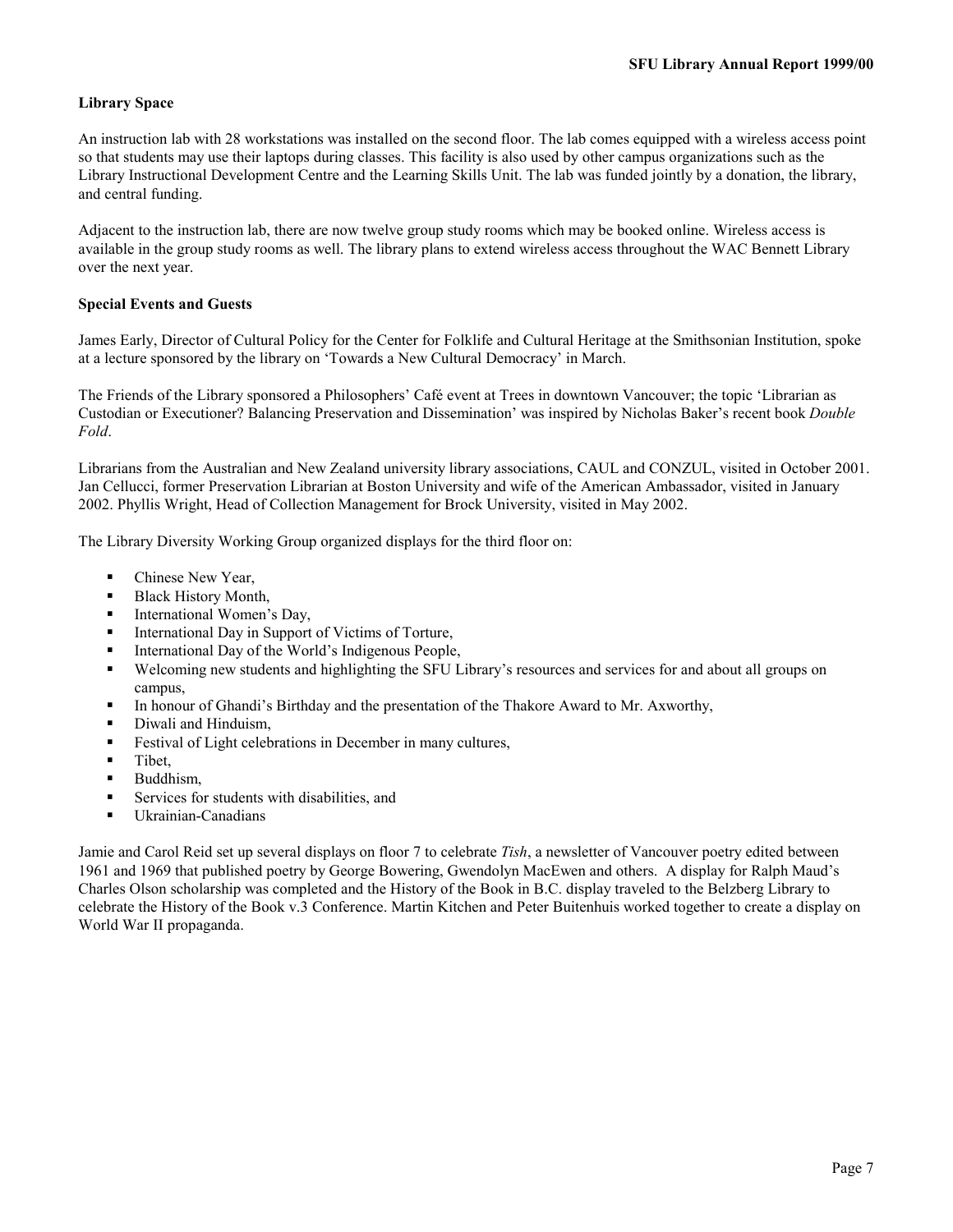## <span id="page-7-0"></span>**Staff Activities**

All SFU Library staff are dedicated to delivering top-notch library service and continue to play an active role in the wider university, library and BC cultural community. Among the more notable activities in the past year: Elaine Fairey and Karen Marotz co-taught the Foundations of Reference and Information Service course at the UBC School of Library Archival and Information Studies; Gwen Bird was seconded to the BC Electronic Library Network to implement the recommendations of their Resource Sharing Study; Systems Analyst Todd Holbrook gave an invited presentation at the American Library Association in Atlanta; Cindy Swoveland did a presentation about library research for the Western Division of the Canadian Geographers' Association Conference; Gwen Bird gave a presentation about SFU Library's Interlibrary Loans at the International Federation of Library Associations conference in Slovenia; and Nina Smart spent six months at University of Bath on a professional exchange with Claire Deeming. SFU Library staff won the CLA Technical Services Interest Group award for the library's electronic journals database in 2001, and the first BC Library Association Academic Libraries/Public Service Award for the quality of SFU Library's departmental liaison program.

SFU Library bade farewell to long-time librarian Paul Baldwin who retired. Paul's career was often marked by controversy in the wider library community because his ideas were ahead of some British Columbia libraries. For example, his proposal that BC libraries provide links online between citations and ILL requests, now one of SFU and other libraries' most successful initiatives, caused something of a furor at the BC Library Association Conference in 1989. Ralph Stanton, who was instrumental in establishing SFU Library's gifts program, left to assume the position of Head, Rare Books and Special Collections at UBC.

The Library Diversity Working Group sponsored a number of talks and movies for library staff brown bag lunches. Iqbal Ahmed and Aiyaz Alibhai spoke about Islam and made a generous donation of books to the SFU Library. Lorraine Mwenifumbo of SFU's Centre for Students with Disabilities and Gwen Bird of the SFU Library spoke about Services to Students with Disabilities. A brown bag lunch was presented on Falun Dafa. Many staff took part in the workshop Working Together in a Diverse Community.

Library staff contributed to the beautiful Cabin Fever quilt that was auctioned off as part of the Lotto Baskets event. The winner of the quilt has generously donated it to the library, where it will be hung shortly.

Vaughan Chapman was runner-up in the 'stories for under 8-year-olds' category of the BC Federation of Writers Literary Writes contest. Vaughan's story 'How Snow came to the Northern Lands' was published in the Federation's magazine *Wordwork*s. Jacquie Parker-Snedker will shortly be published in *Dear Sad Goat*, a collection of letters from avid CBC listeners across Canada selected by Bill Richardson.

## **Gifts**

The SFU Library has been strengthened by the generous support of the following donors:

## **Major In-kind Donations**

Alan Aberbach Robert S. Anderson Carolyn Anglin Gloria Lynn Asmundson Leslie Ballentine Pieter Botman Annie Bourret George Bowering John Brohman Hilary Brown Brian Burtch Soemia A. Butchart James Robert Calhoun Margaret Camozzi

David Carmean A.J. Casey Wendy Chan Edmund P.Y. Chau Michael Coles H. Basil S. Cooke Gary Eric Cristall Ida M. Curtis Jared Curtis Chad Day Hugh J. Dollard Douglas & McIntyre Ltd. Stephen R. Duguid Daphne Dukelow

Fred W.B. Einstein Embassy of the Kingdom of Saudi Arabia Escuela Nacional de Antropologia e Historia Estate of L.R. (Bunny) Wright Estate of Robert Cecil Cragg J. Allan Evans Martin Feuchtwanger John T. Gahan William Arnold Gibson Carole Anne Goldsmith Thea Gray Gloria Gutman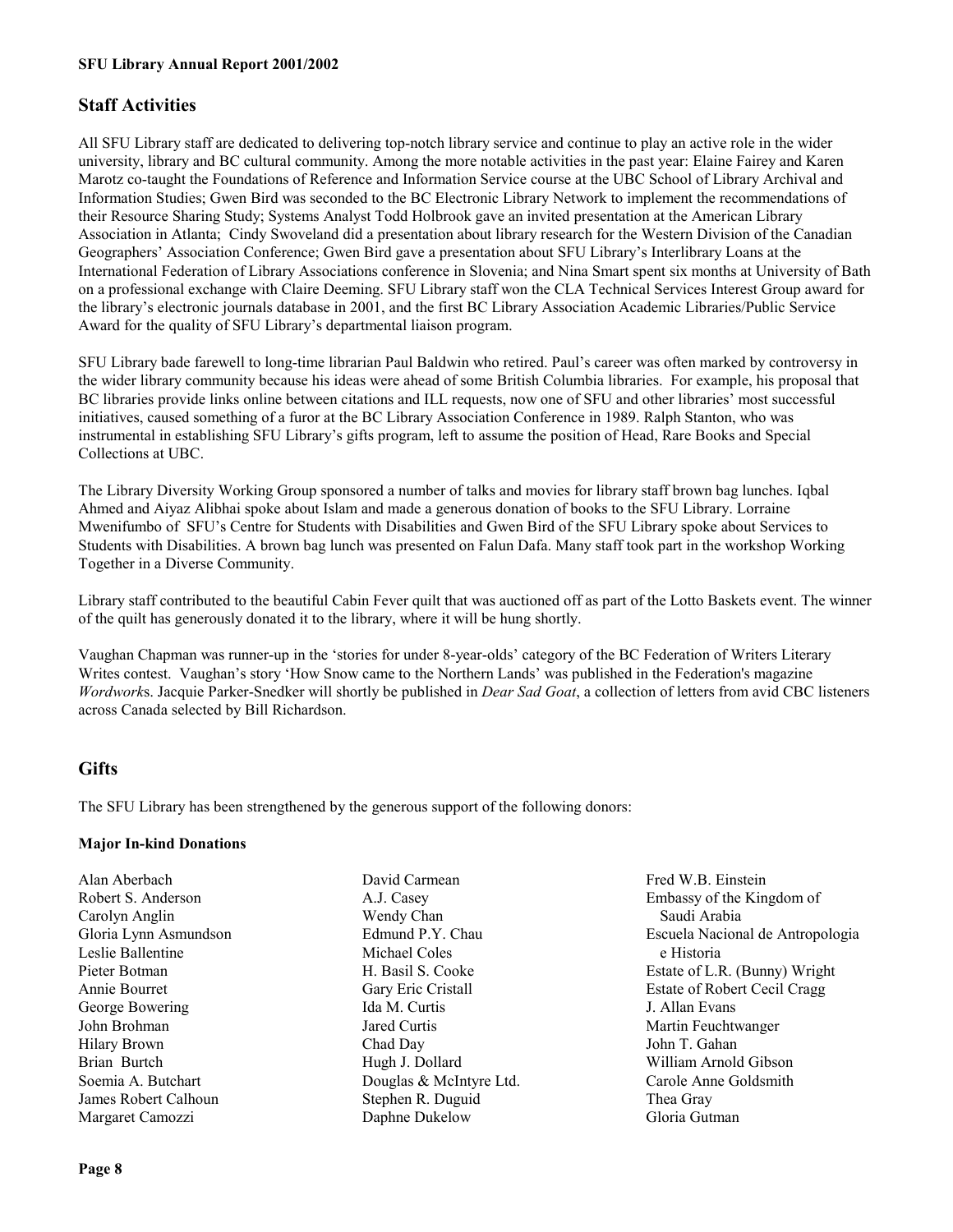Alice Harris Graham Harrop Garth J. Hawkins Brian Hayden Gladys Maria Hindmarch Philip Hobler Dick Holmes Gene E. Horvath Michael Howlett Wendy Pauline Hurst Inter-University Research Committee on Cyprus John S. Keenlyside Matt Kellett John Kendrick Michael Kenny Rolly Kent Kiyo Kiyooka Charles Krieger Robert Anthony Krieger Arthur Kube Don Kugler Andrea Lebowitz Rowland Lorimer Sabine Fadia Mabardi Ralph Maud

#### **Major Cash Donations**

Alan Aberbach Accenture Inc. (Charitable Foundation) Gordon Wayne Adams John David Allan Margery Carol Allen Ted Altar Mario Amata Robert S. Anderson Carolyn Anglin John David Appleton Gloria Lynn Asmundson Paul Evered Baldwin Kenna Susan Ball Leslie Ballentine James Scott Barbour Richard John Battson Vernon Bauer Suzan Darlene Beattie Simon Beaulieu Delores Ann Beier Carol Evelyn Bell Bell Canada Ron Belvedere Erwin Paul Berg Lenore Berkeley Bruce Vincent Ward Bernard Ted McWhinney Harold L. Medjuck Hemant Merchant Grazia Merler Paul Meyer David Mirhady Mitsui Home Canada Inc. Catherine A. Murray Ronald Newton Nellie Carolina Norman-Villegas Betsy Nuse Judith Osborne Evelyn Palmer Candace Parker George M. Paul John V. Pearson Roy Eric Peterson L. Pinfield Jim Polvi Peter Michael Poole Tony Power President's Office Peter A. Quartermain Charles Reif Eric Reif Francis Reif

Michelle Faye Berner James Bertoia Pat Blunden James Findlay Boothroyd Giulio Dino Borella Pieter Botman Annie Bourret George Bowering John Brohman Maureen Brown Gardner Swan Burleigh Susan Burns Brian Burtch Soemia A. Butchart James Robert Calhoun Margaret Camozzi Robert Allan Campbell Steven Wade Cannon David Carmean Yves Carriere Margaret Wendy Cartwright Terrence Myles Casella A.J. Casey Gary Kenneth Casperson Joseph Atkinson Catalano Cathy June Chambers Liny Chan

John Richards Len Richards E. Wyn Roberts David Sheldon Emily Sheldon Roy Shephard Peter L. Shinnie Moira Smith Jeanne M. St. Pierre Stephen G. Steele Syechenyi Society Inc. Carlo Testa Barry Truax C.J.A. Turner Marie-Claire von Hausman Fred Wah Frances Wasserlein Alexander Webber Philip Winne Anne Yandle William Zander Jerald Zaslove Glennis Zilm Meguido Zola

Thomas Clifford Charlton Edmund P.Y. Chau Johny Chien Linda Chiu Judith Barbara Chow Cheong Wei Chu Olive Eugenia Clark Christian P. Codrington Theodore Cohn Michael Coles H. Basil S. Cooke Lynn Copeland Jay Robert Arthur Corbeil Bonnie Jean Craig Alan Sharpe Craighead Creo Inc. Gary Eric Cristall Jim Cruickshank Ida M. Curtis Geoffrey Paul Dalton Russell William C. Day Laura Doliner Hugh J. Dollard Douglas & McIntyre Ltd. Christine Anne Drewes Alain O. Dubois Stephen R. Duguid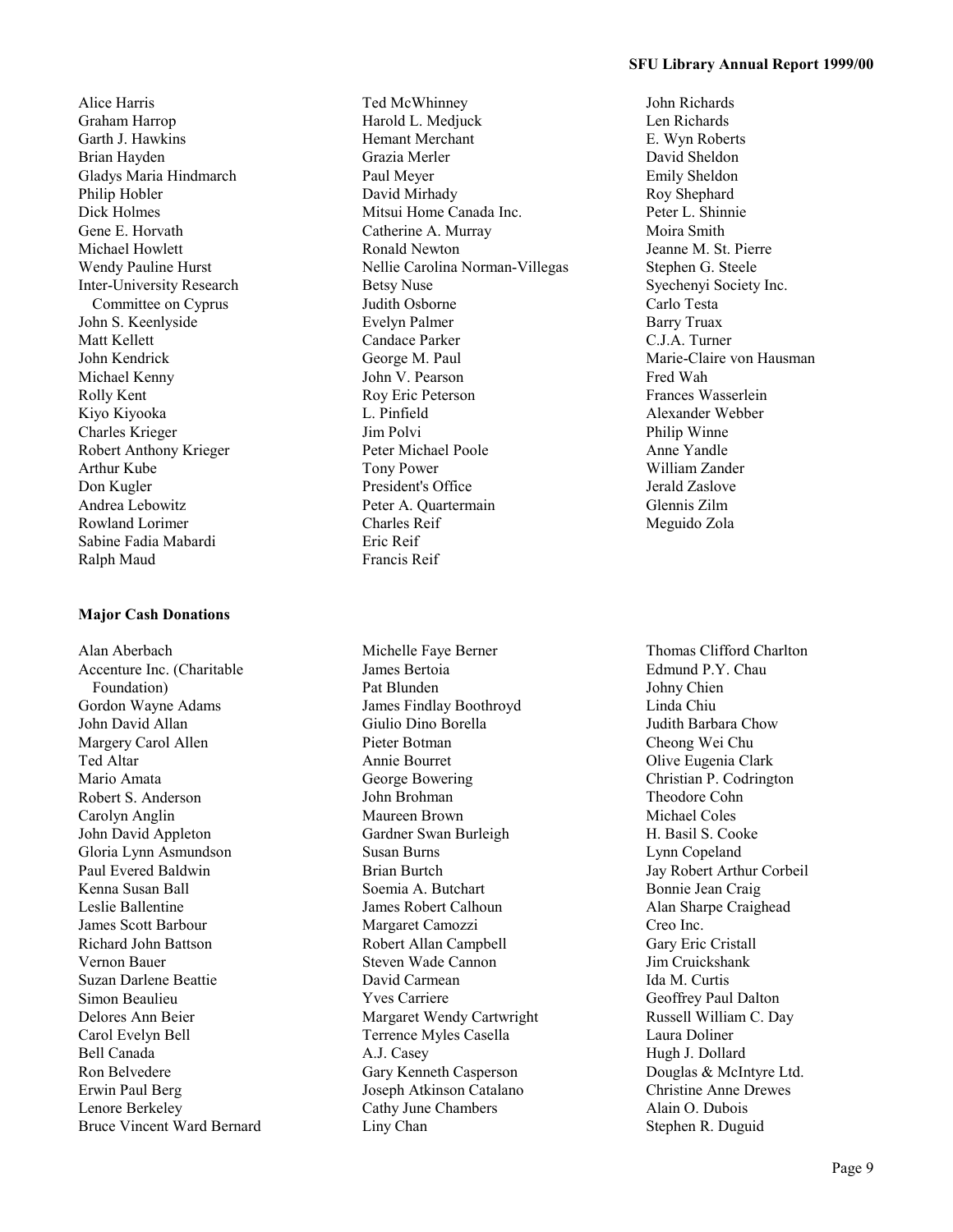Daphne Dukelow Heather Rose Dumka J. Michael Dyck Linda June Edwards Fred W.B. Einstein Essam Ali Elashi Embassy of the Kingdom of Saudi Arabia Michael John Epp Escuela Nacional de Antropologia e Historia Joanne Etherington Leo Eutsler J. Allan Evans Irfane M. Fancey Martin Feuchtwanger Susan Fikart Patricia Finlay Kathleen Forsithe Catherine Lynn Frost Steven Dale Fukui Geoffrey Patrick Gachallan John T. Gahan Timothy Garrish Michael John Gasher Carole Gerson William Arnold Gibson Patrick Gilligan-Hackett Carole Anne Goldsmith Rita Elizabeth Gould Lisa Deanne Graham Janet Elizabeth Grant Thea Gray Percilla Eileen Groves Elizabeth Gudaitis Lynne Guinet Gloria Gutman Apollo Keng Guy Robert Hackett Trevor Charles Hall Robert Walter Halliday Iris Marjorie Hardy Kenneth McInnes Harper Patricia Joy Harris Dale Harrison Graham Harrop Warren Anthony Hastings Garth J. Hawkins Brian Hayden Peter Hebb Maria Teresinha Hedderson Lori Hikichi Gladys Maria Hindmarch Fung Kuen Ho Philip Hobler Donna Marjorie Hofmann O. Barry Holmes

Ward Douglas Horan Gene E. Horvath Paul Wallace Houle Michael Howlett Geoffrey A. Hultin Michael Hung Wendy Pauline Hurst David William Hylands Michelle Kathleen Imbeau Sonja Inkster Inter-University Research Committee on Cyprus Jim Intihar Eric Edward Irvine Wayne Janzen Sophie Jerkovic Shona Jessie Johansen Robert John Johnson Paulette Johnston KPMG Charitable Foundation Damon Michael Kaller John S. Keenlyside Bradley Lloyd Keith Matt Kellett John Kendrick Michael Kenny Rolly Kent Kiyo Kiyooka Steve Kloster Sandra Charmaine Koochin Robert Anthony Krieger Guenther Krueger Arthur Kube Stanislan Kubik Don Kugler Chun-Chun Patty Lam Christy Ann Sinks Lapi John Wing-Tai Lau Donna Laws Andrea Lebowitz Sharon Ann Leonard Judy Anna Letendre Patrick C. Li Ye-Fee Liang Liberty Investments Limited Imogene Lim Hugh Lindsay Janet Agnes Litke Wan-Ju Liu Sandra Kathleen Lloyd Kwan Yee Edward Lo Rowland Lorimer Sabine Fadia Mabardi Susan Lynn MacDonald Gregg Macdonald Henry A. Macht Barney Magnusson

Anne Stephanie Magusin Sandeep Manak Jill Mandrake Naomi Leigh Manley-Casimir Jeannette Joan Mansell Jane-Anne Eileen Manson John Derek Martin Raymond Vincent Massey Ralph Maud Della McClaren Stephen P. McCoach Frederick John McCormack Gerald P. McDole Richard Donald McGrath Jamie McIntosh Tammy McMullan Pat McQueen Ted McWhinney Harold L. Medjuck Beverley Jean Medlock Hemant Merchant Grazia Merler Paul Meyer Robert Miles Kim Miller Ainslie Mills David Mirhady Patricia Ann Mitchell Mitsui Home Canada Inc. Susan Janet Moreau George L. Morfitt M.T. Morgan Gordon John Morrow Ann P. Muehlebach Todd Mundle Catherine A. Murray Gerry James Naito Jean Elizabeth Nakamura Marjorie Nelles Betty Nelson Tom Nesbit Karin Elaine Newton James Michael Nightingale Erik Norman Nilsen Wing Lee Joseph Nip Margaret Hamilton Nordman Nellie Carolina Norman-Villegas Betsy Nuse Ann Ying O'Reilly Judith Osborne Hilmar M. Pabel Evelyn Palmer Candace Parker Narinder Parmar George M. Paul Rory Ross Payment Andrew Peachey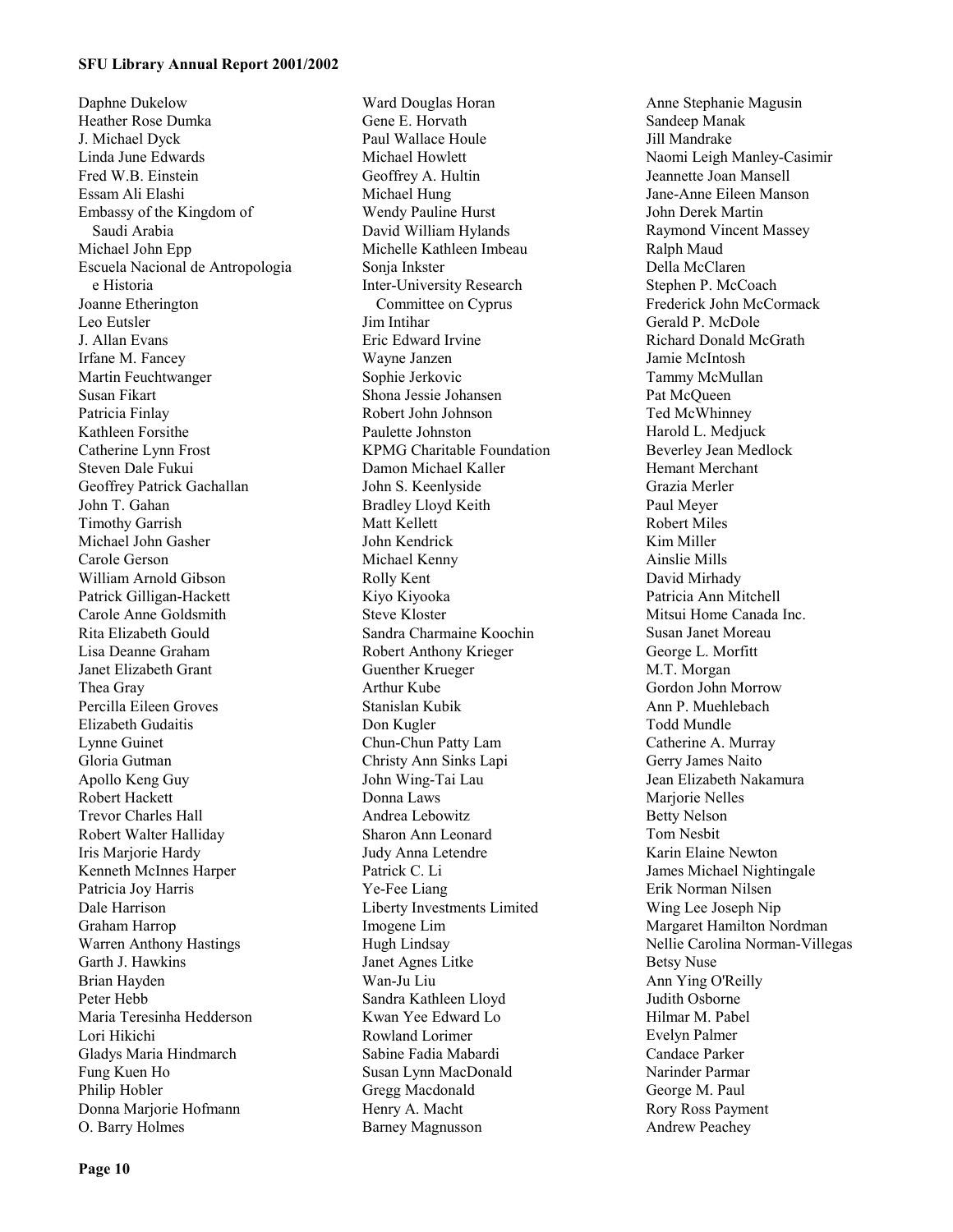John V. Pearson Richard Henry Pender Jose Canaido Pereira Roy Eric Peterson L. Pinfield Walter Piovesan Sameer Pirani Stephen Maurice Plunkett Jim Polvi Philip Donovan Pool Peter Michael Poole Tony Power Victoria Louise Prescott President's Office Gordon Edward Priest Robert David Punnett Quantalytics Inc. Peter A. Quartermain David Fee Quon James A. Rainer Mark Dennis Reaume Blaize Reich Barry Edward Neil Reid Francis Reif Todd Reiswig Lorraine Joan Rheault Len Richards Greg Gordon Riddell Wolfgang Riemer Robert Richard Ringwald Sylvia Roberts Juanita Elaine Robinson Diane Rogers Brent Alan Routley Sharon J. Saberton

Julie Caroline Saito Jeff Schell Susan Margaret Senkler John Sennett Tony Sharp Robin Allen Sharpe Emily Sheldon Roy Shephard Janice Ann Shepherd Peter L. Shinnie Dennis Michael Silvestrone Kevin Sit Eleanor Catherine Sleath Paul Stanley Smith Jeanne M. St. Pierre Trevor William Stanley Ralph Stanton Stephen G. Steele Richard Fredrick Steward James Spenser Stibbard Christine Stojakovic Craig Strachan Joan Strijckers Deborah Jane Stupnikoff Edward Patrick Sullivan Cynthia Josephine Swann Syechenyi Society Inc. Georgina Tarswell Carlo Testa Ruby Toor Barry Truax David Reid Tudhope C.J.A. Turner Norman Ronald Lewis Tyler United Way of the Lower Mainland John A. Valentine James Henry Van Overbeek Jeannette Vander Kooy Marie-Claire von Hausman Sharon Lynne von Hollen Fred Wah Rory S. Wallace William Norman Walters Colin James Warde Frances Wasserlein Frank Wasterval Scott Kendall Watson Alexander Webber Barbara Lynn Weisbeck Bruce Wilby Frances Louise Wilmeth Gary Matthew Wilson Philip Winne Raymond Wai Man Wong Bill Woods Paul John C. Woodward Michael Wortis Yosef Wosk Johnson Yung Hsi Wu Jixin Xu Yoshio Yagi Anne Yandle Richard M. You (Moo Chong You) Donald Anthony Zadravec William Zander Jerald Zaslove Glennis Zilm Meguido Zola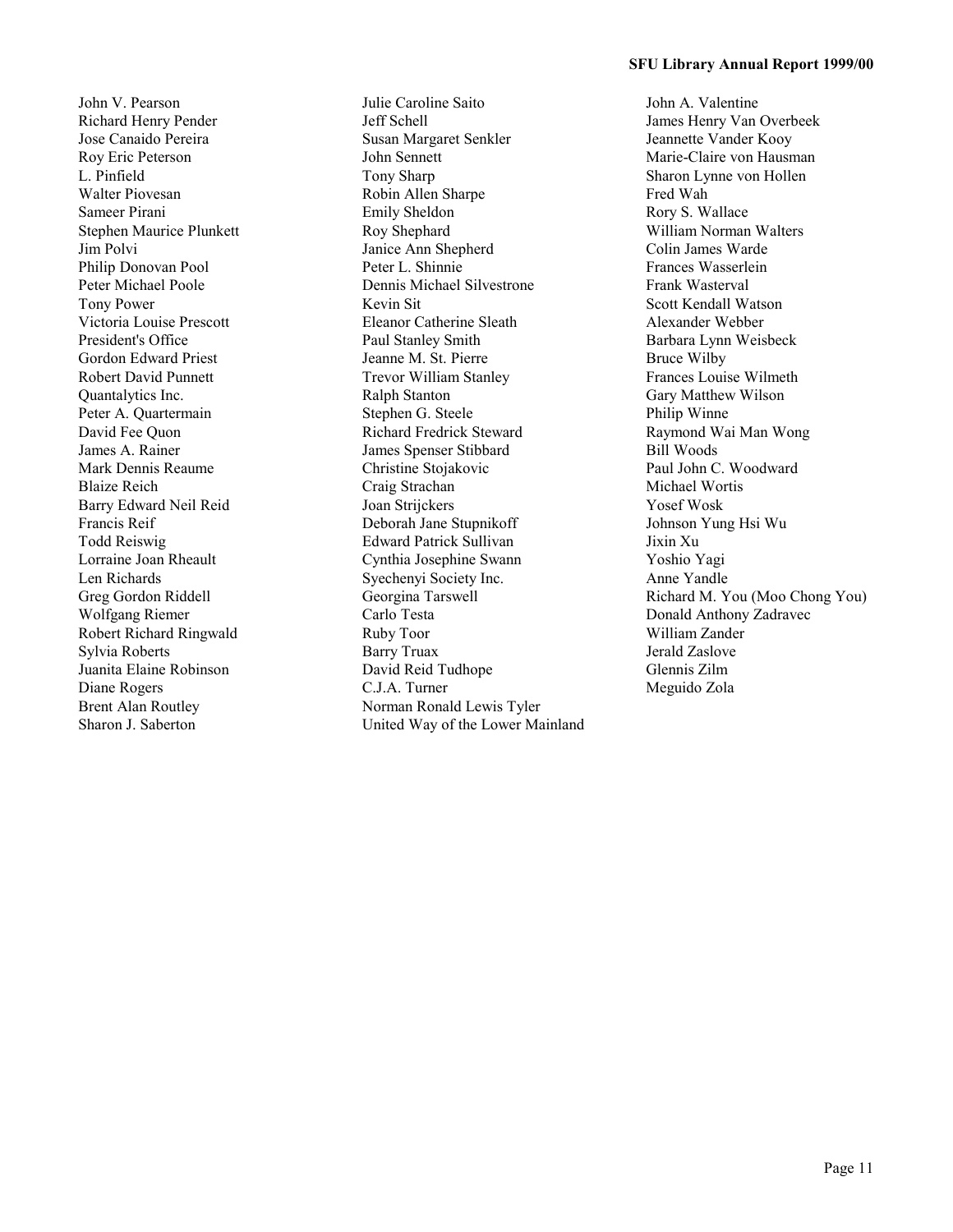| <b>COLLECTION</b>      | # Items Loaned | # Items Used in | <b>Total Items Used</b> | % Change from        |
|------------------------|----------------|-----------------|-------------------------|----------------------|
| <b>CATEGORY</b>        |                | Library         | 2001/2002               | <b>Previous Year</b> |
| <b>Books:</b>          |                |                 |                         |                      |
| <b>General Stacks</b>  | 332,701        | 201,000         | 533,701                 | $-3.62\%$            |
| Reserves               | 78,080         | N/A             | 78,080                  | 22.00%               |
| <b>Subtotal</b>        | 410,781        | 201,000         | 611,781                 | $0.97\%$             |
|                        |                |                 |                         |                      |
| Others:                |                |                 |                         |                      |
| Fine Arts              | 11,443         | 622             | 12,065                  | $-14.34%$            |
| In Process             | 466            | N/A             | 466                     | $-6.24\%$            |
| Journals               | N/A            | 163,960         | 163,960                 | $-6.16%$             |
| Maps                   | 499            | 6,468           | 6,967                   | $-0.74%$             |
| Microforms             | N/A            | 14,729          | 14,729                  | $-0.41%$             |
| Reference              | N/A            | 21,512          | 21,512                  | $-16.55\%$           |
| <b>Subtotal</b>        | 12,408         | 207,291         | 219,699                 | $-7.26%$             |
|                        |                |                 |                         |                      |
| <b>Bennett Totals</b>  | 423,189        | 408,291         | 831,480                 | $-2.74%$             |
| <b>Belzberg Totals</b> | 13,837         | 10,154          | 23,991                  | 4.39%                |
| <b>TOTALS</b>          | 437,026        | 418,445         | 855,471                 | $-2.55%$             |

## <span id="page-11-0"></span>**TABLE A: RECORDED USAGE OF LIBRARY COLLECTIONS**

## **TABLE B: DOCUMENT DELIVERY SERVICES: INTERLIBRARY LOANS AND TELEBOOK (Distance Education)**

| <b>INTERLIBRARY LOAN SERVICES</b>          | 2001/02 | 2000/01 | % Change |
|--------------------------------------------|---------|---------|----------|
|                                            |         |         |          |
| <b>SFU Loans to Other Libraries</b>        |         |         |          |
| <b>Books</b>                               | 8,412   | 6,817   | 23%      |
| Photocopies                                | 12,065  | 10,269  | 17%      |
| <b>TOTAL Items Loaned by SFU</b>           | 20,477  | 17,086  | 20%      |
|                                            |         |         |          |
| <b>Items Borrowed from Other Libraries</b> |         |         |          |
| <b>Books</b>                               | 7,600   | 7,796   | $-3\%$   |
| Photocopies                                | 38,981  | 34,537  | 13%      |
| <b>TOTAL Items Supplied to SFU</b>         | 46,581  | 42,333  | 10%      |
|                                            |         |         |          |
| <b>TELEBOOK SERVICES (Distance Ed.)</b>    | 2001/02 | 2000/01 | % Change |
| Distance Ed Student Requests               | 1,206   | 837     | 44%      |
| Items Requested by Students                | 2,537   | 2,533   | $0\%$    |
| Items Sent to Students                     |         |         |          |
| <b>Books</b>                               | 1,125   | 982     | 15%      |
| Journal Articles                           | 805     | 1,078   | $-25%$   |
| Videos                                     | 155     | 221     | $-30$    |
| <b>Total Items Sent</b>                    | 2,085   | 2,281   | $-9%$    |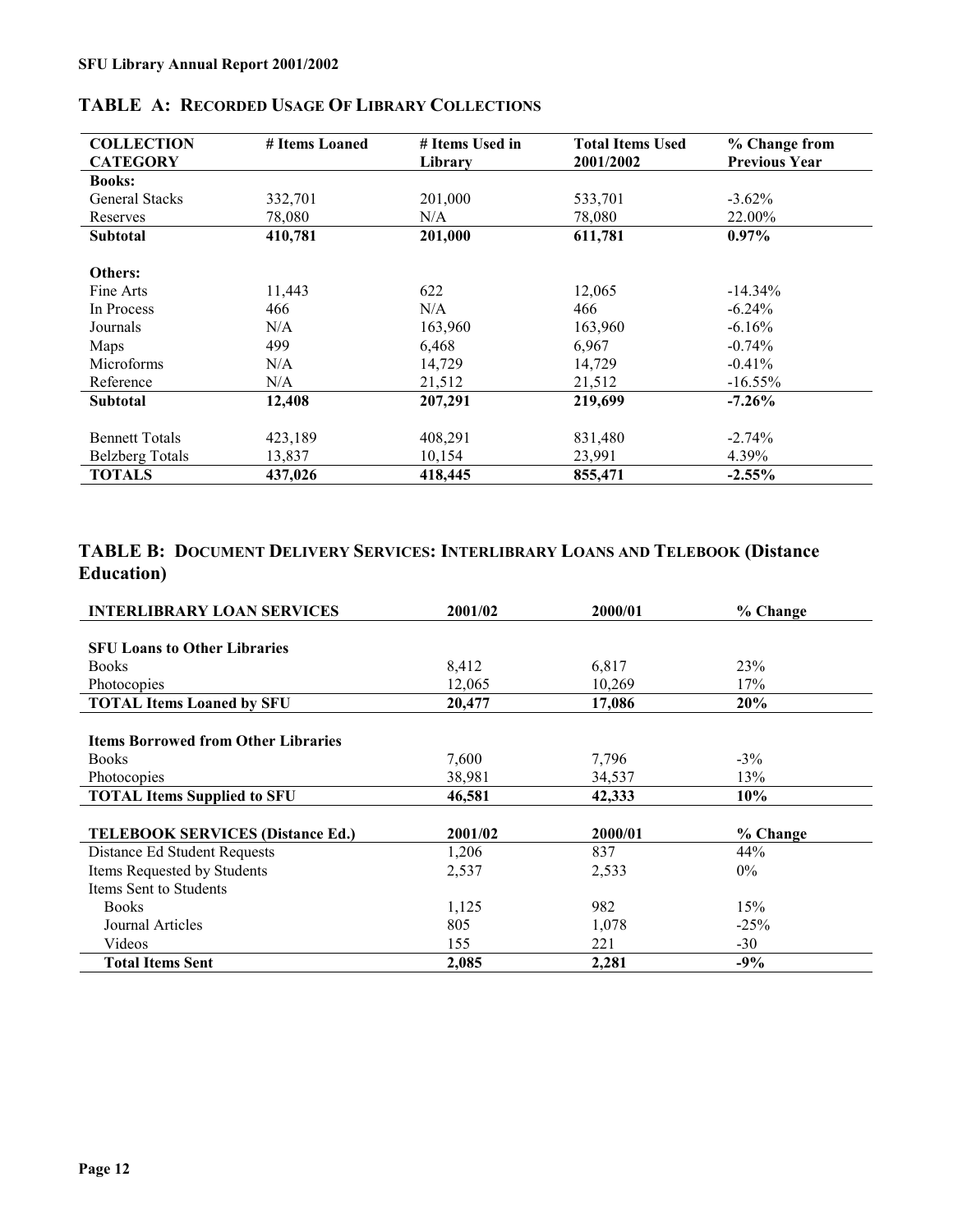## <span id="page-12-0"></span>**TABLE C: GROWTH OF LIBRARY COLLECTION**

| <b>COLLECTION CATEGORY</b>                       | <b>Collection Size</b><br>March 31, 2001 | <b>Net Growth</b><br>FY 2001/02 | <b>Collection Size</b><br>March 31, 2002 |  |
|--------------------------------------------------|------------------------------------------|---------------------------------|------------------------------------------|--|
|                                                  |                                          |                                 |                                          |  |
| LC Classified Volumes                            | 1,224,650                                |                                 | 1,087,690                                |  |
| Computer Item Count Adjustment*                  | $-169,985*$                              |                                 | $-2,502$                                 |  |
| <b>Adjusted Classed Volumes Count</b>            | 1,054,665                                | 30,523                          | 1,085,188                                |  |
| Unclassed Volumes (Journals)                     | 245,304                                  | 8,175                           | 253,479                                  |  |
| Unclassed Volumes (StatsCan)                     | 6,428                                    | 85                              | 6,513                                    |  |
| <b>SUBTOTAL Letterpress Volumes</b>              | 1,306,397                                | 38,783                          | 1,345,180                                |  |
| Microfilm (# of reels)                           | 47,063                                   | 715                             | 47,778                                   |  |
| Microfiche (# of sheets)                         | (1, 113, 814)                            | (11, 364)                       | (1, 125, 178)                            |  |
| Microfiche volume equivalencies (i.e., $1/1.4$ ) | 795,581                                  | 8,117                           | 803,698                                  |  |
| <b>SUBTOTAL Net Micromaterial Volumes</b>        | 842,644                                  | 8,832                           | 851,476                                  |  |
| <b>TOTAL PRINT VOLUME HOLDINGS</b>               | 2,149,041                                | 47,615                          | 2,196,656                                |  |
| <b>OTHER COLLECTIONS FORMATS:</b>                |                                          |                                 |                                          |  |
| Manuscripts (in linear meters)                   | 545.5                                    | 2                               | 547.5                                    |  |
| Maps                                             | 88,008                                   | 232                             | 88,240                                   |  |
| Slides**                                         | 51,432                                   | $-6603$                         | 44,829                                   |  |
| Sound Recordings                                 | 9,242                                    | 359                             | 9,601                                    |  |
| Videotapes                                       | 236                                      | 16                              | 252                                      |  |
| <b>MAGNETIC FORMATS</b>                          |                                          |                                 |                                          |  |
| Electronic journals (EJDB + RDL Files)           | 8,228                                    | 1,447                           | 9,675                                    |  |
| Electronic monographs (computer count)           | 4,643                                    | 2,864                           | 7,507                                    |  |
| Reference Database subscriptions                 | 99                                       | 45                              | 144                                      |  |
| <b>CURRENT SERIAL SUBSCRIPTIONS</b>              |                                          |                                 |                                          |  |
| Print and Microform subscriptions                | 7,652                                    |                                 | 7,983                                    |  |
| Computer count adjustment                        | 352                                      |                                 | $-20$                                    |  |
| SUBTOTAL print & microform subs                  | 8,004                                    | $-41$                           | 7,963                                    |  |
| Electronic subs (E-journals, RDL, Databases)     | 8,327                                    | 1,492                           | 9,819                                    |  |
| <b>TOTAL CURRENT SUBSCRIPTIONS</b>               | 16,331                                   | 1,451                           | 17,782                                   |  |

\*Note: The Library performed a computer count of the item records and "live" serial records in its catalogue database; and then adjusted the previous manual counts to match the computer counts.

\*\*Note: Slides catalogued for the first time; computer count now done.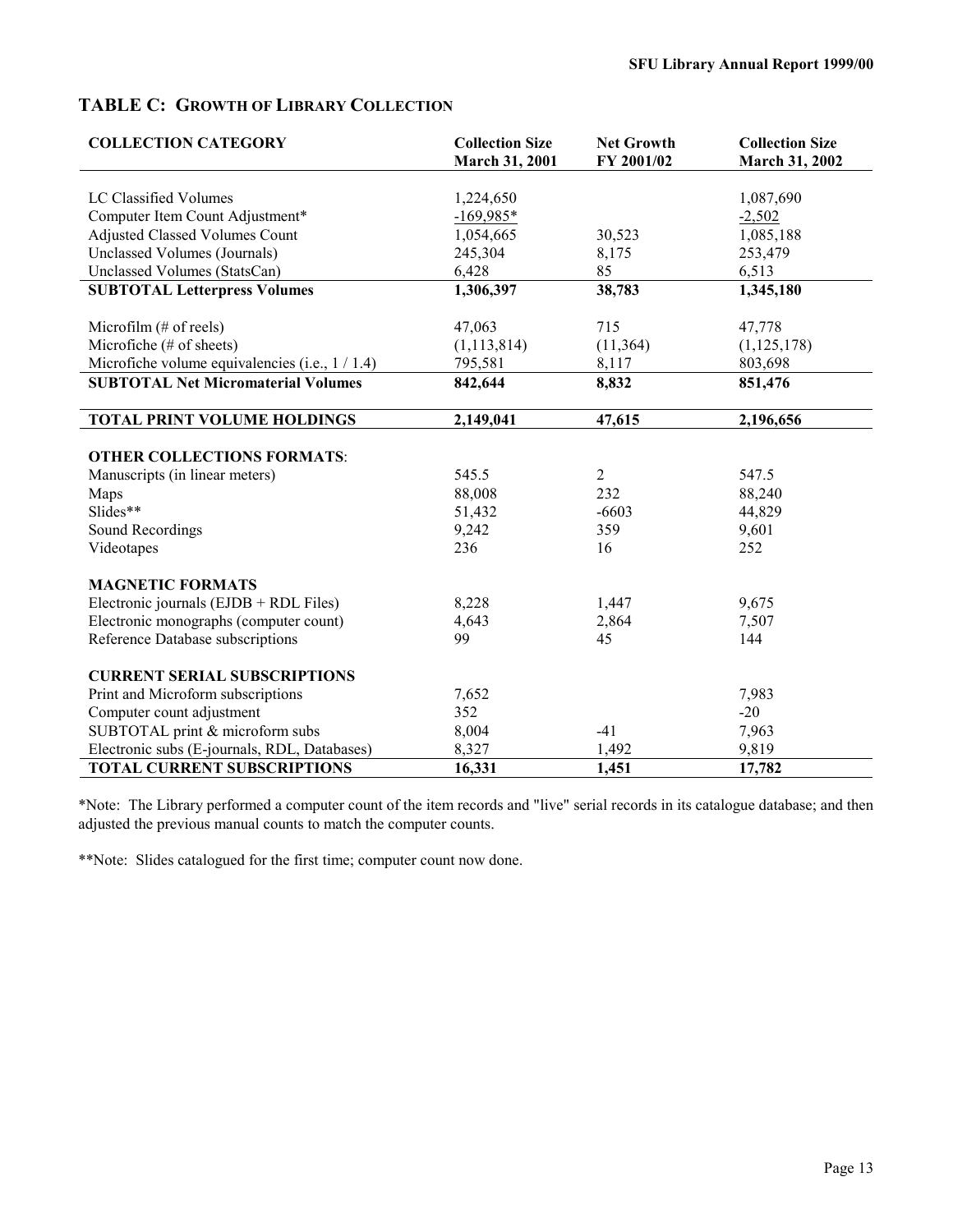## <span id="page-13-0"></span>**TABLE D: PUBLIC SERVICE ACTIVITIES**

|                            | <b>Directional</b> | Reference        | 2001/2002 | 2000/2001    |          |
|----------------------------|--------------------|------------------|-----------|--------------|----------|
| <b>Service Location</b>    | <b>Oueries</b>     | <b>Ouestions</b> | Total     | <b>Total</b> | % Change |
| AskALibrarian E-mail       |                    | 1,283            | 1,283     | 866          | 48%      |
| LibHelp E-mail             |                    | 521              | 521       | 549          | $-5\%$   |
| Belzberg Library           | 31,355             | 5,787            | 37,142    | 37,369       | $-0.6\%$ |
| Fine Arts Room             | 791                | 1,032            | 1,823     | 2,082        | $-12\%$  |
| <b>Information Desk</b>    | 2,129              | 13,331           | 15,460    | 15,801*      | $-2\%$   |
| Maps/Data/GIS              |                    | 1,379            | 1,379     | 896          | 54%      |
| Reference Desk             | 4.473              | 24.419           | 28,892    | 31,642       | $-9\%$   |
| <b>Special Collections</b> |                    | 627              | 627       | 970          | $-35%$   |
| Theses Help                |                    | 986              | 986       | 684          | 44%      |
| <b>TOTALS</b>              | 38,748             | 49,365           | 88,113    | 90,859       | $-3\%$   |

### **USER ASSISTANCE**

\*Information Desk operations began in May 2000.

#### **USER INSTRUCTION**

|                                  | # Classes | # Students | # Classes | # Students |
|----------------------------------|-----------|------------|-----------|------------|
| <b>Instruction Service</b>       | 2001/2002 | 2001/2002  | 2000/2001 | 2000/2001  |
| Belzberg Library                 | 67        | 378        | 72        | 557        |
| <b>Bennett Library (General)</b> | 64        | 2242       | 159       | 2,405      |
| <b>Bennett Library</b>           | 356       | 8.223      | 345       | 7,065      |
| (Course-integrated)              |           |            |           |            |
| <b>TOTALS</b>                    | 488       | 10.844     | 576       | 10.027     |
| Per Cent Change                  | $-15%$    | 8%         |           |            |

## **TABLE E: SAMUEL AND FRANCES BELZBERG LIBRARY**

| <b>SERVICE CATEGORY</b>                 | 2001/2002 | 2000/2001 | <b>Difference</b> |
|-----------------------------------------|-----------|-----------|-------------------|
| Use of Library (Headcount)              | 114,014   | 119,537   | $-4.6\%$          |
|                                         |           |           |                   |
| <b>User Assistance</b>                  |           |           |                   |
| General Information                     | 29,371    | 29,193    | $0.6\%$           |
| Reserves                                | 1,984     | 2,302     | $-13.9\%$         |
| Total Reference (includes email)        | 7,070     | 6,740     | 4.9%              |
| <b>Total Belzberg Enquiries</b>         | 38,425    | 38,235    | $0.5\%$           |
| E-mail Reference Only                   | 1,283     | 866       | 48.2%             |
|                                         |           |           |                   |
| <b>Use of Collection</b>                |           |           |                   |
| Circulation                             | 13,837    | 12,745    | 8.6%              |
| In-Library Use                          | 10,154    | 10,237    | $-0.8\%$          |
| <b>Total Belzberg Use of Collection</b> | 23,991    | 22,982    | $4.4\%$           |
| Items from Bennett                      | 7,233     | 7,086     | $2.1\%$           |
| Items Delivered to Bennett              | 1,423     | 1,163     | 22.4%             |
|                                         |           |           |                   |
| <b>Library Research Instruction</b>     |           |           |                   |
| <b>Instructional Sessions</b>           | 67        | 72        | $-6.9\%$          |
| Number of Participants                  | 378       | 557       | $-32.1%$          |